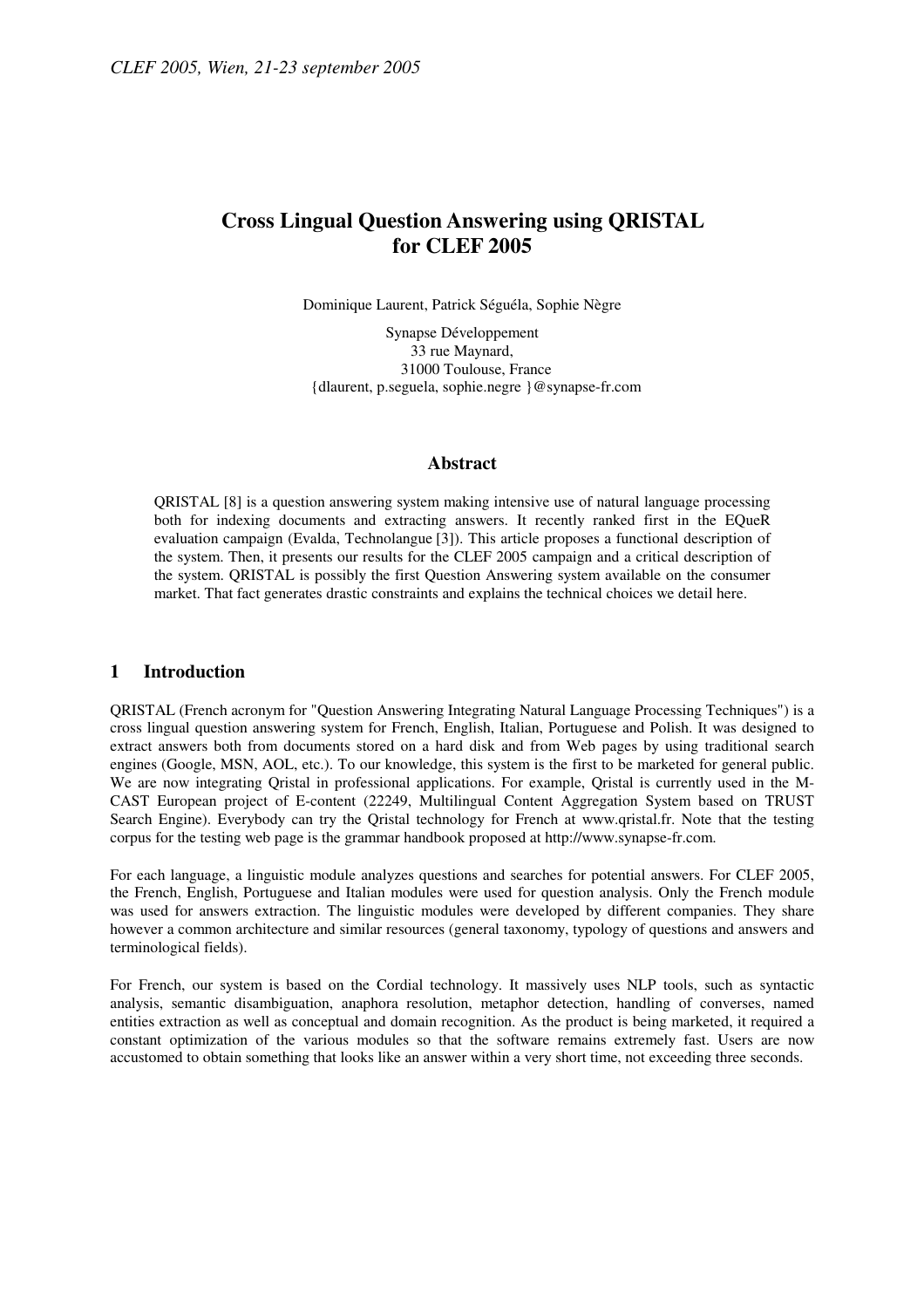# **2 Architecture**



The architecture of the Qristal system is described on figure 1 :

Figure 1. Architecture of the system

Qristal is a complete engine for indexation and answers extraction. However, it doesn't index the Web. Indexing is processed only for documents based on disks. Web search uses a meta-search engine we have implemented.

Our company is responsible for the indexing process of Qristal. Moreover, it ensures the integration and interoperability between all linguistic modules. Both English and Italian modules were developed by Expert System Company. The Portuguese module was developed by the Priberam Company which also takes part in CLEF 2005 for Portuguese monolingual. The Polish module was developed by the TiP Company. These modules were developed within the European project TRUST [9] (Text Retrieval Using Semantic Technologies). Note that currently, for another European project (M-CAST, Multilingual Content Aggregation System based on Trust Search Engine), the same partners develop a client-server version of this system in order to exploit digital resources of libraries.

# **2.1 Multicriteria indexing**

While indexing documents, the technology automatically identifies the document language of and the system calls the corresponding language module. There are as many indexes as languages identified in the corpus. Documents are treated per blocks. The size of each block is approximately 1 kilobyte. Block limits are settled on the end of sentences or paragraphs. This size of block (1 kb) appeared to be optimal during our tests. Some indexes relate to blocks like fields or taxonomy whereas other relate to words, like idioms or named entities (see figure 2).

Each linguistic module processes a syntactic and semantic analysis for each block to be indexed. It fills a complete structure of data for each sentence. This structure is passed to the general processor that uses it to increment the various indexes. Figure 2 describes the linguistic processes launched while indexing, question analyzing and answer extracting. This description is accurate for the French module. Other language modules are very close to that framework but don't always include all its elements. For example, English and Italian modules do not include an indexing based on heads of derivation.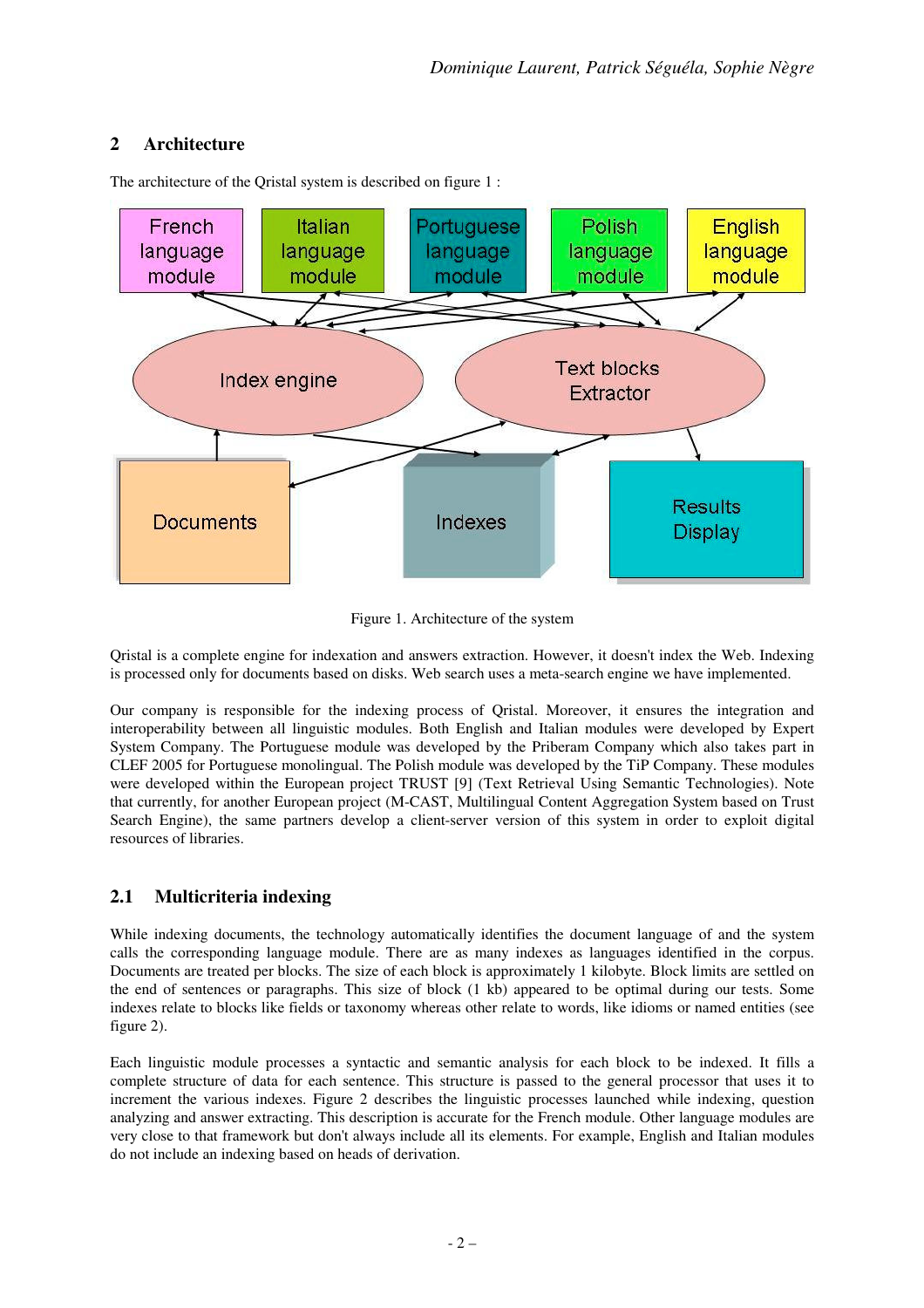

Figure 2. Linguistic analysis process for indexation

Texts are converted into Unicode. Then, they are divided into one kilobyte blocks. This reduces the index size as only the number of occurrences per block is stored for a given lemma. This number of occurrences is used to infer the relevance of each block while searching a given lemma in the index. In fact we here use lemmas but the system stores heads of derivation and not lemmas. For example, *symmetric*, *symmetrical*, *asymmetry*, *dissymmetrical* or *symmetrize* will be indexed in the same entry : *symmetry*.

Each text block is analyzed syntactically and semantically. Considering results of this analysis, 8 different indexes are built for:

- heads of derivation. A head of derivation can be a sense for a word. In French, the verb *voler* has 2 different meanings (*to steal* or *to fly)*. The meaning "dérober" (*to steal*) will lead to *vol* (*robbery*), *voleur* (*thief*) or *voleuse* (*female thief*). The second meaning, "se mouvoir dans l'air" (*to fly*), will lead to *vol* (*flight*), *volant* (*flying* as an adjective), *voleter* ( *to flutter*) or *envol* (*taking flight)* and all its forms.
- proper names. If they appear in our dictionaries.
- idioms. Those idioms are listed in our idioms dictionaries. They encompass approximately 50 000 entries, like *word processing, fly blind* or *as good as your word*.
- named entities. Named entities are extracted from texts. *George W. Bush* or *Defense Advanced Research Project Agency* are named entities.
- concepts. Concepts are nodes of our general taxonomy. 2 levels of concepts are indexed. The first level lists 256 categories, like "visibility". The second level, actually the leaves of our taxonomy, lists 3387 subcategories, like "lighting" or "transparency",
- fields. 186 fields, like "aeronautics", "agriculture", etc.,
- question and answer types for categories like "distance", "speed", "definition", "causality", etc.,
- keywords of the text.

For each language, the indexing process is similar. Extracted data are the same. Thus, the handling of those data is independent of their original language. This is particularly important for cross language question answering.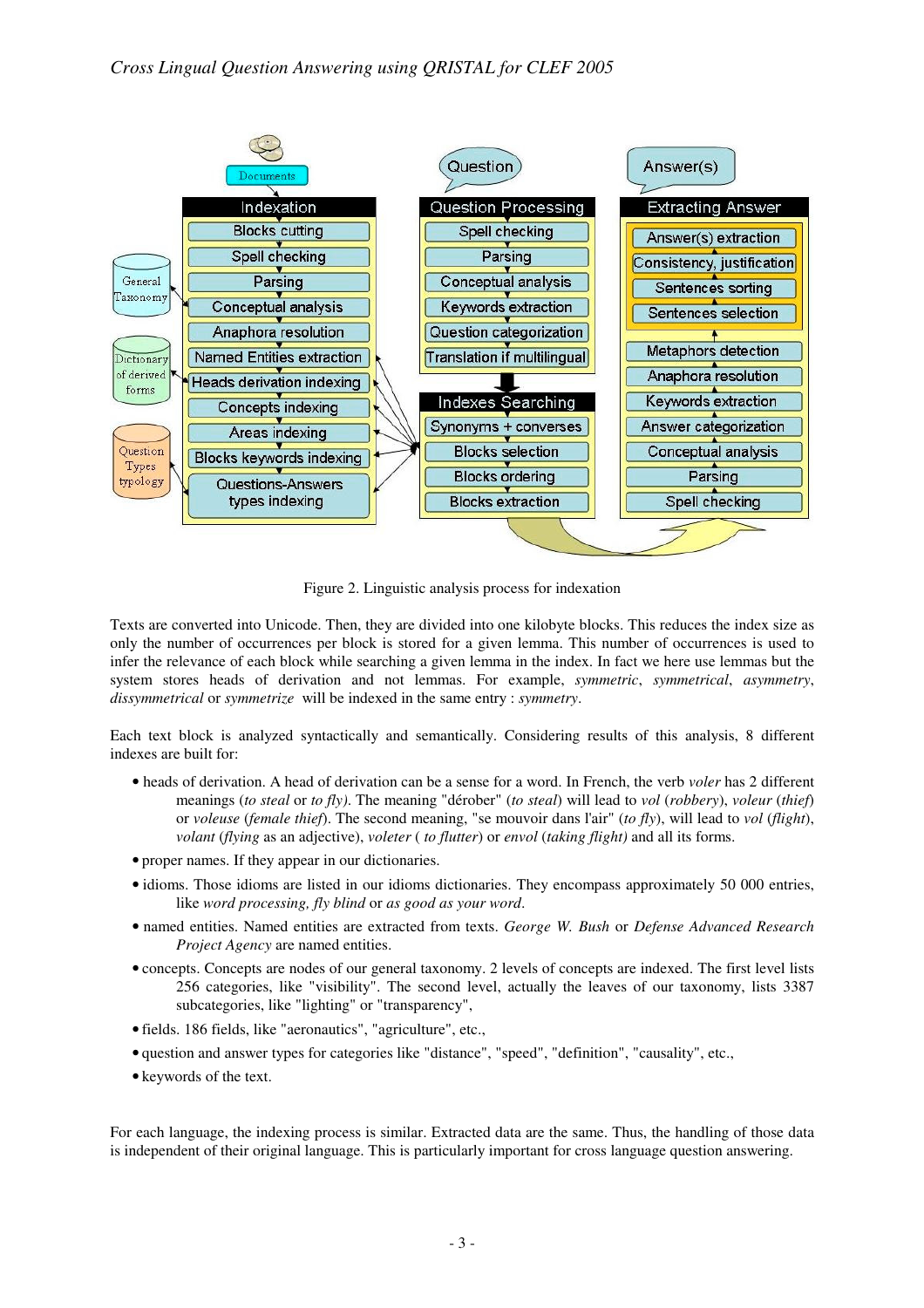For the French language, the rate of correct grammatical disambiguation (distinction between name-verbadjective-adverb) is higher than 99%. The rate of semantic disambiguation is approximately 90% for 9 000 polysemous words and approximately 30 000 senses for these words. Note that this number of senses is markedly inferior to the Larousse one (Larousse is one of the most famous French dictionaries). Note however that our idioms dictionary covers a large number of the senses mentioned in this kind of dictionaries. The indexing speed varies between 200 and 400 Mo per hour with a Pentium 3 GHz, according to the size and number of indexed files.

Indexing question types is undoubtedly one of the most original aspects of our system. While the analysis of the blocks is being made, possible answers are located. For example, a name of function for a person (like *baker*, *minister*, *director of public prosecutions)*, a date of birth (like *born on April 28, 1958*), a causality (like *due to snow drift* or *because of freezing*), a consequence (like *leading to serious disruption* or *facilitating the management of the traffic*). This caused the block to be indexed like being able to provide an answer for a given question type.

Presently, our question typology includes 86 types of questions. Those types are divided into two subcategories: factual types and non factual types. Factual types are dimension, surface, weight, speed, percentage, temperature, price, number of inhabitants or work of art. Nonfactual types are form, possession, judgement, goal, causality, opinion, comparison or classification. For the EQueR evaluation [3] [8], 492 questions out of 500 were classified according to this typology with only 6 errors. For CLEF 2005, results were as follows:

|             | French | English | Italian     | Portuguese  |
|-------------|--------|---------|-------------|-------------|
| Good choice | 95.5 % | 87.0 %  | 5 %<br>74.5 | 5 %<br>91.5 |

Building a keyword index for each text is also peculiar to our system. Dividing text into blocks made it compulsory. Isolated blocks cannot explicitly mention main subjects of the original text although sentences of these blocks relate to these subjects. The keyword index makes it possible to add contextual information about the main subjects of the text for blocks. Keywords can be a concept, a person, an event, etc.

### **1.2 Answer extraction**

After the user typed its question, it is syntactically and semantically analyzed by the system. Question type is inferred. We would like here to draw the attention to the fact that questions are shorter than texts. This lack of context makes the semantic analysis of the question more dubious. That's why the semantic analysis processed on the question is more comprehensive than the analysis processed on texts. Moreover, users have the possibility to interactively force a sense. This possibility, however, was not used for CLEF as the entire process was automatic. The result of the semantic analysis of the question is a weight for each sense of each word recognized as a pivot. For example, sense 1 is recognized with 20%, sense 2 with 65% and sense 3 with 15%. This weight, together with synonyms, question and answer types or concepts, is considered while searching the index. Thus all senses of a word are taken into account during the index search. This prevents from dramatic consequences due to errors in the semantic disambiguation while making the most of good analysis.

After question analysis, all indexes are searched and the best ranked blocks are analyzed again. As one can notice on figure 2, the analysis of the selected blocks is close to the analysis processed while indexing or question analyzing. On top of this "classic" analysis, a weight for each sentence is inferred. This weight is based on the number of words, synonyms and named entities found in this sentence, the presence of an answer corresponding to the question type and a correspondence between the fields and domain.

After this analysis, sentences are ranked. Then, an additional analysis is processed to extract named entities, idioms or lists that match the answer. This extraction relies on the syntactic characteristics of those groups.

For a question on a corpus located on a hard disk, the response time is approximately 3 seconds with a Pentium 3 GHz. On the Web, first answers are provided after 2 seconds. Then the system computes a progressive refining during ten seconds, according to user's parameters like the number of words, the number of analyzed pages, etc.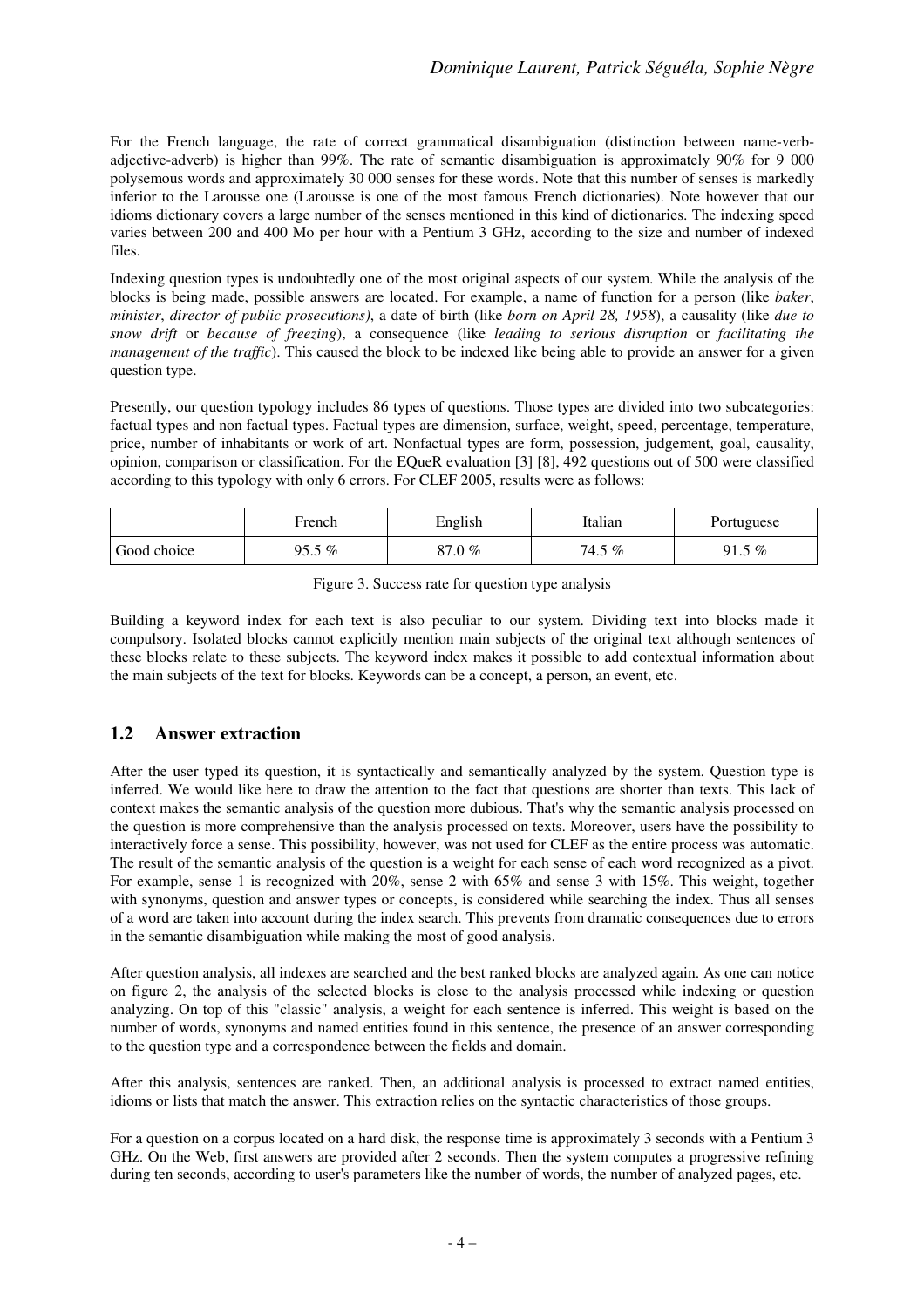### *Cross Lingual Question Answering using QRISTAL for CLEF 2005*

We tested many answer justification modules, mostly implemented from Web [4], [7] or [13]. Our technology enables, as an option, to use such a module of justification. It consists in searching the web with the words of the question looking for potential answers the system inferred. However this process is seldom selected by users as it increases the response time of a few seconds. It was not used in CLEF 2005 either. The only justification module we used was an internal module which makes the most of the semantic information for proper names enclosed in our dictionaries. For more than 40 000 proper names, we possess information about the country of origin, the year of birth and death, the function for people, country, the area and population for a city, etc. We think this justification module is at the origin of some "unjustified" answers. As a matter of fact, it caused the system to rank first a text including the answer even if the system did not find any clear justification of that answer in the text.

For cross language question answering, English is used as pivot language. The fact that most users are only interested in documents in their own language and English motivated that choice. Thus, for cross language answering, the system processes generally only one translation. For this evaluation, both Portuguese to French and Italian to French runs required two translations: from source language to English and then from English to French. QRISTAL does not use any Web Services for translation because of response time. Only words or idioms recognized as pivots are translated.

### **3 Results for CLEF 2005**

QRISTAL was evaluated for CLEF 2005 for French to French, English to French, Portuguese to French and Italian to French. That is 1 monolingual and 3 multilingual campaigns. For each one of these tasks, we processed only one run. Note that results obtained in CLEF 2005 could have been obtained with the commercial version of our Qristal software, in the version of May 2005.



Figure 3. Results of the general task

For French to French, these results are better than those we obtained for the EQueR campaign. That is 64% for CLEF 2005 and 52% for EQueR 2004. Compared to EQueR, CLEF proposed additional difficulties as an exact answer is required. Only a passage of 50 maximum characters was asked for EQueR. On the contrary it seems the level of difficulty of the questions of CLEF is lower than those of EQueR which included for example research of lists as answers. This overall improvement of our performances validates the developments we did last year and particularly for the extraction of definitions.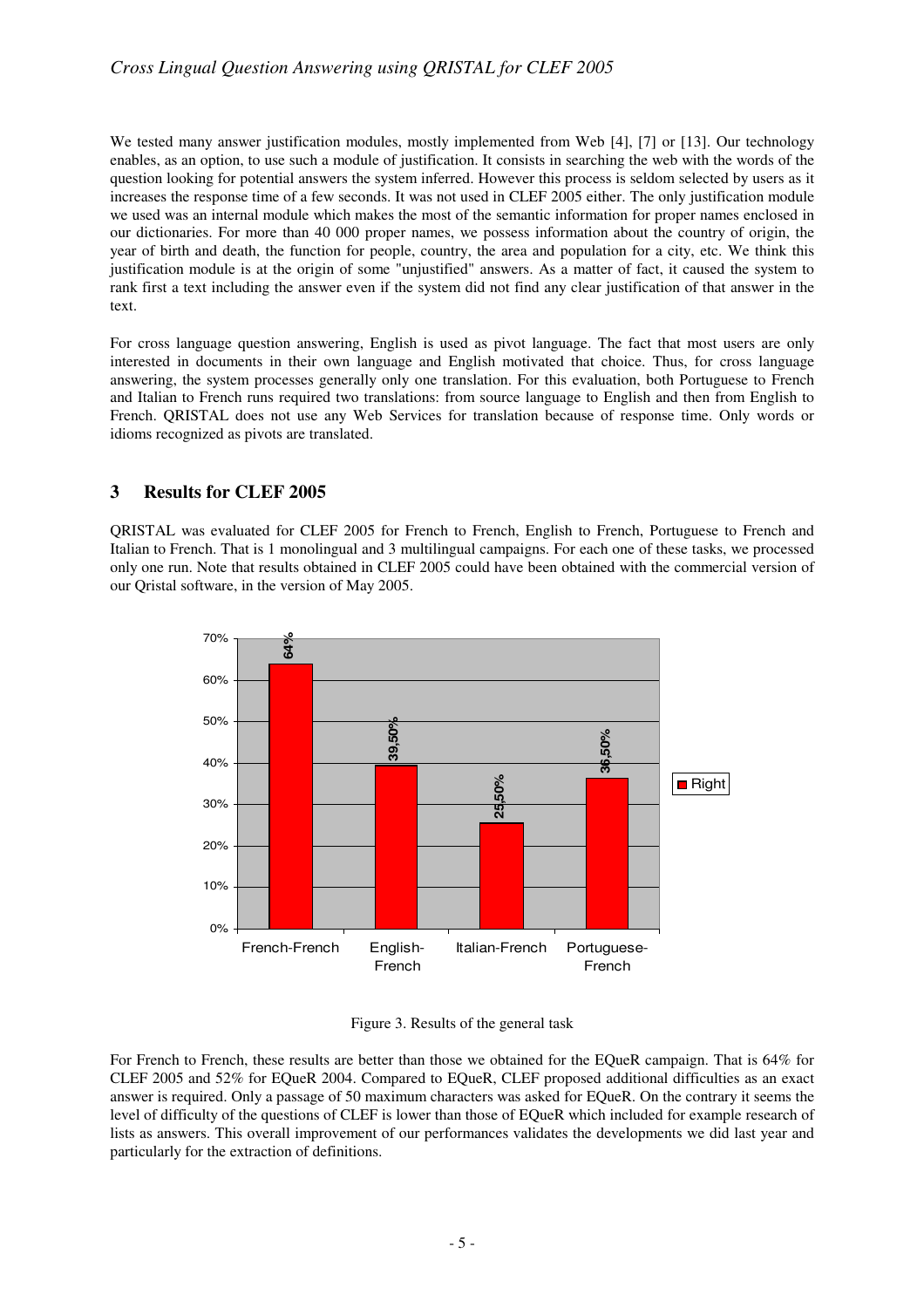

Results per category are as follows:

Figure 4 : Results of our 4 runs for each question type

One can notice the quality of answers is lower for cross lingual answering. In fact, the English to French run finds approximately 60% of the answers found in the French to French run. The Portuguese to French run finds 57% of the French to French run. Because of a bug we didn't manage to solve during the CLEF campaign, the Italian module did not translate pivot words to English. Thus, for the Italian to French run, results were computed only using words common in both languages. Fortunately, most proper names are identical between French and Italian. Anyway, taxonomy, question types and fields were used for this Italian to French run.

Precision and recall for NIL questions are quite poor. Nil questions are questions without any existing answer in the corpus. Our search engine was designed to find answers (!) and strategies dedicated to the detection of questions without any answer are quite unsatisfactory. Actually, the main routine in this process compares the possible date of the question and the date of text to remove texts anterior to the date of the question.

Figure 4 presents statistics for answers evaluated as 'R' that stands for right. But CLEF proposed two other qualifications for answers that is 'U' for unjustified and 'X' for inexact. We think 'U' and 'X' answers would be often accepted by users, even 'X' answers if they are presented with their context. For question 57 *Qui est Flavio Briatore ?* (*Who is Flavio Briatore?*), the answer provided by our system was *directeur général de Benetton Formula* (*general manager of Benetton Formula*), whereas the awaited answer was *directeur général de Benetton Formula 1* (*general manager of Benetton Formula 1*). Likewise, for question 96 *A quel parti politique Jacques Santer appartient-il ?* (*Which political party does Jacques Santer belong to ?*), the provided answer by Qristal was *Parti chrétien-social dès 1966* (*Christian Social Party since 1966*) whereas the awaited answer was *Parti chrétien-social* (*Christian Social party*). This lead us to consider statistics for all answers considered as "not wrong", that is right  $(R)$ , unjustified  $(U)$  or inaccurate  $(X)$ :

|                     | French-French | English-French | Portuguese-French | Italian-French |
|---------------------|---------------|----------------|-------------------|----------------|
| Not wrong $(R+U+X)$ | 138 (69.0%)   | $92(46.0\%)$   | 85 (42.5%)        | 64 $(32.0\%$   |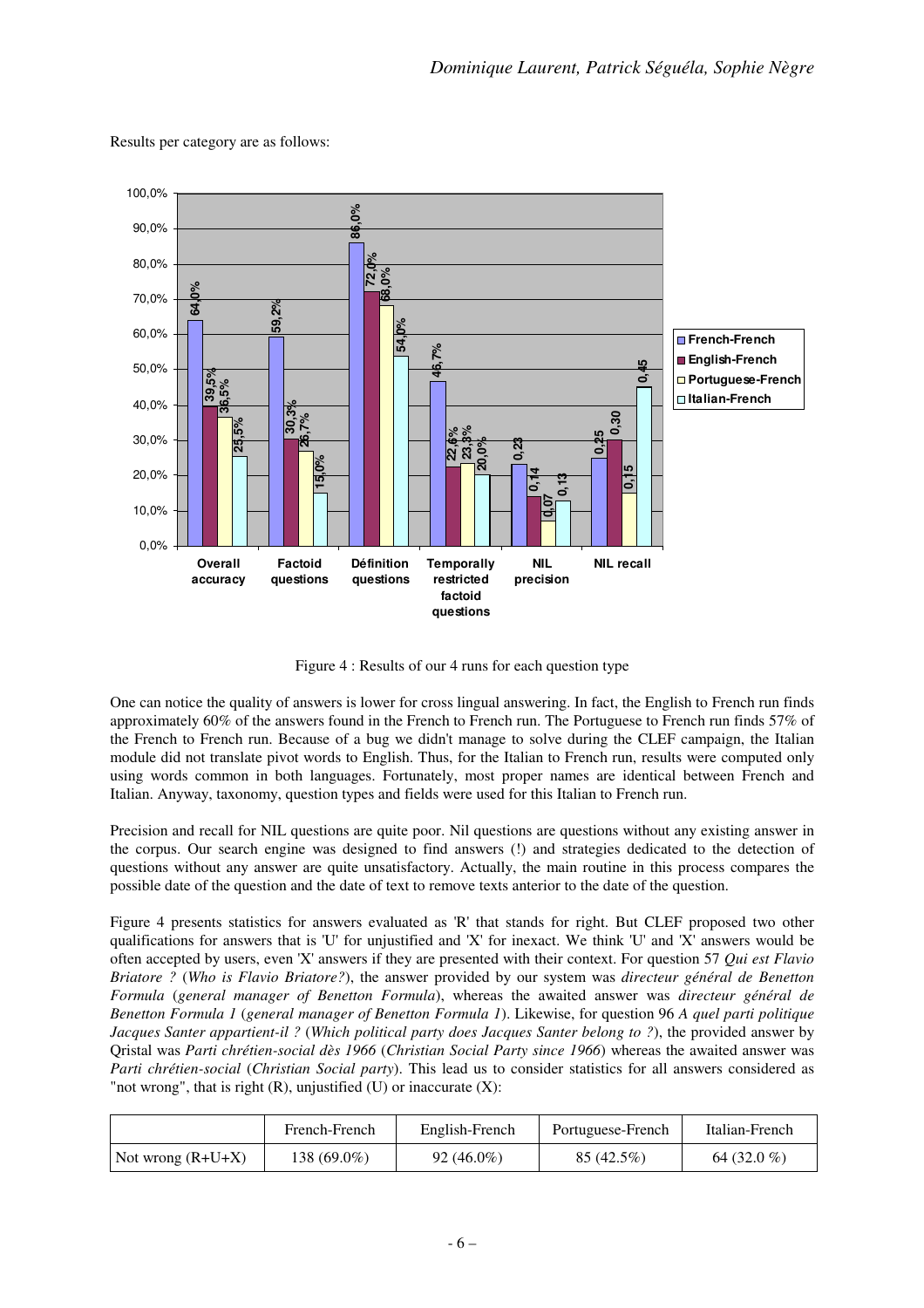The difference between Italian and both English and Portuguese was explained before. It is due to the fact that no translation is processed from Italian to English. For the other language pairs, we tried to determine the reasons of that gap. Thus, we scanned all translations and list words that had inadequate or inexistent translations. Results of this work are presented in the following table.

|                                                | English-French | Portuguese-French | Italian-French |
|------------------------------------------------|----------------|-------------------|----------------|
| Total of pivot words                           | 623            | 701               | 769            |
| Not translated from source language to English |                | 47                | 451            |
| Not translated from English to French          |                | b                 |                |
| Badly translated from English to French        | 55             | 63                |                |
| Total for translation mistakes                 | 59 (9.5%)      | 116 (16.5 $%$ )   | 451 $(58.6\%)$ |

This table underlines the relation between errors in translation and the performance of the multilingual system. Portuguese module is rather more precise than the English module but it is penalized by the double translation, from Portuguese to English and then from English to French. For example, for question 11 (*Which French Prime Minister committed suicide?*) *Prime* and *minister* are translated into French as *prime* and *ministre* quite far from the correct translation that is *premier ministre* !

Then we had a closer look to questions where the monolingual process finds the answer but the cross language does not. This leads us to the following remark. Questions are defined by reading the corpus and, deliberately or not, people formulating questions tend to reuse words or expressions mentioned in the text of the identified answer. On one hand, this influences the capacity of the system and the importance of each module in the overall process. For example, the use of synonyms is not that important for CLEF as it normally is. On the other hand, for cross language question answering, translations can be fuzzy and potentially quite far from the targeted word or expression especially when one uses English as an intermediate language. This way, translated words are quite often different from the terms mentioned both the question and the answer.

For question 10 *Quel professeur de Bonn a reçu le prix Nobel d'économie ?* (*Which professor from Bonn received the Nobel Prize for Economics?*), the French module extracts the noun phrase *prix Nobel d'économie* (*Nobel Prize in economy*). In English, translation provides the words *professeur*, *Bonn*, *recevoir*, *Nobel*, *Prix* and *économie* but neither *prix Nobel* nor *prix Nobel d'économie*.

Consider question 55 *Quel poste tenait Silvio Berlusconi avant qu'il ne démissionne*? for French*, What minister was Silvio Berlusconi prior to his resignation* for English and *Que ministério ocupava Silvio Berlusconi antes da sua demissão?* for Portuguese. The word *minister* in English and *ministério* translated into *minister* by the Portuguese module are translated into French as *ministère* (*ministry*). But the answer provided by the French module is *président du Conseil italien* extracted from "Décidant finalement de renoncer à demander un vote de confiance au Parlement, le président du conseil italien, Silvio Berlusconi, a remis, jeudi 22 décembre dans l'après-midi, sa démission au président de la République, Oscar Luigi Scalfaro." One can notice that the answer has nothing to do with a ministry. Moreover, the English word *resignation* correctly translated into French as *resignation* is quite far from the word *démission* (*abdication*).

To determine the various roles of every part of our system, we disconnected some modules and measured the overall performance. With the 200 questions of CLEF, the most important module was the question and answer type extractor. Disconnecting it causes an 11.5% drop for the monolingual campaign. This module is used to index, to search the index, and to extract exact answers from blocks. Other modules have secondary roles. We noted a drop of 2% by disconnecting synonyms dictionaries and a 3% drop by giving the same weight to all pivots. Note however that main components such as the part of speech tagger are almost impossible to test separately as all the system relies on it.

Priberam, the company responsible for the Portuguese module in our engine, participated in CLEF 2005 in the Portuguese to Portuguese evaluation track. It is interesting to note that they obtained results very similar to our results for the monolingual run [1] [2]. This seems to objectively validate our common choices and our resulting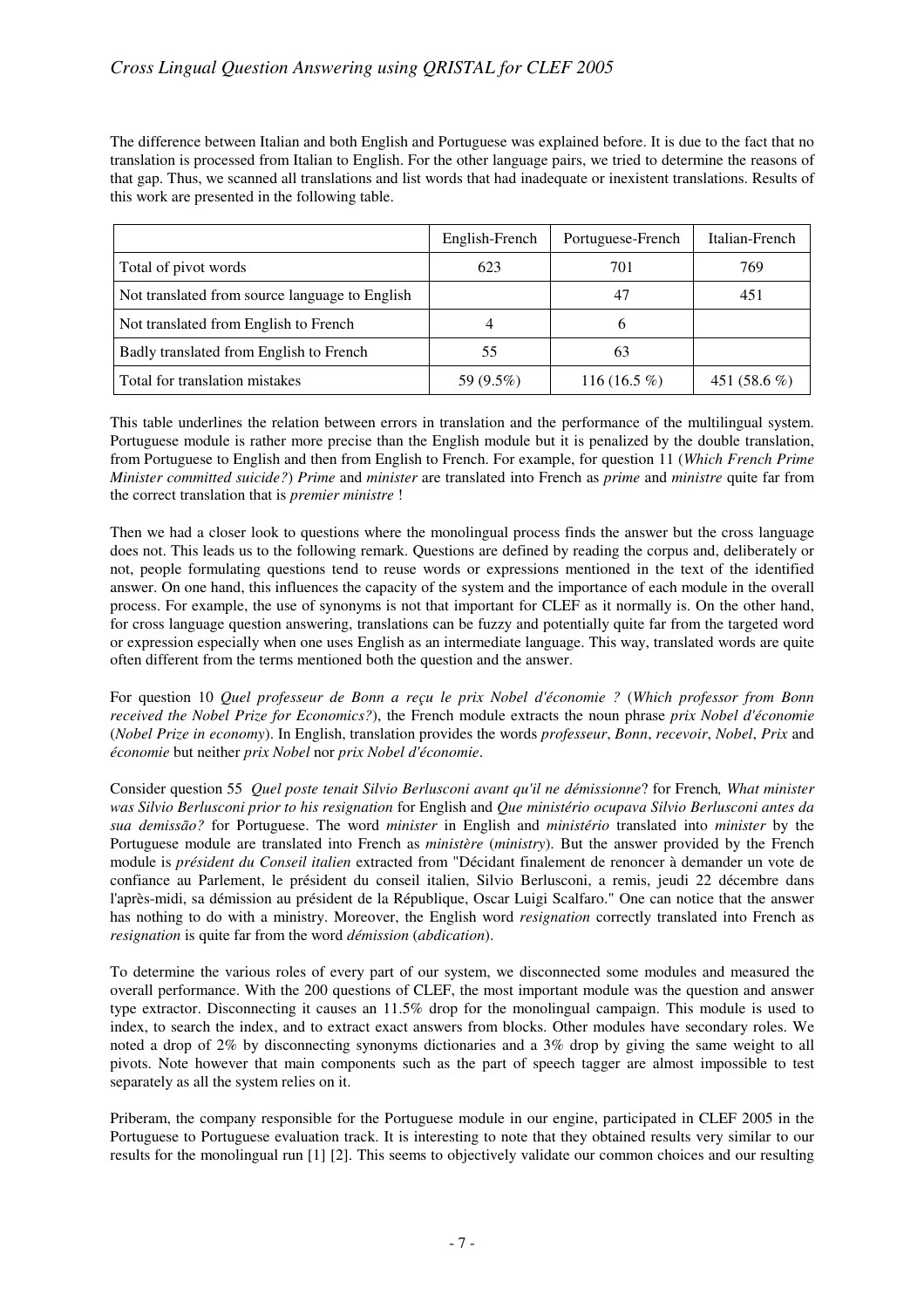technology that is very close to the best systems available for English which have participated for many years now in this type of evaluation via the TREC evaluation campaigns [6] [14].

### **4 Outlines**

For 4 years now we sell out our question answering system on the French market. According to user's reactions and remarks we established a list of compulsory elements for such a system not to be directly rejected by users:

- Response time must not exceed 3 seconds, and preferably 1 or 2 seconds. By any means, a first answer must be displayed within this period.
- Success rate must approach 100%. A system providing only one answer out of 3 or less is acceptable only by a reduced number of users.
- Questions like those used for TREC or CLEF represent only a part of user's questions. Users often types "why" or "how" questions. Such a system has to handle it correctly.

An 80% of correct answers for monolingual search and 60% for multilingual is a minimum to convince a large audience of the interest of question answering systems. To reach such a level of performance, while reducing response time, very few approaches are available. Unfortunately, it is not possible to use strategies based on the Web redundancy [10] [12]. Actually, user's search often relates to specific corpus not redundant on the Web. Moreover, parallel research strategies or parallel justification using the Web take too long and are therefore inadequate.

However, we identified the following approaches to improve our technology:

- A general improvement of our resources. Particularly the semantic disambiguation process and the translation dictionaries.
- A refinement of the typology of questions and a precise definition of named entities expected in the answer for various question types would be of higher interest.
- An improvement of the answer delimitation process would reduce the number of "inaccurate" answers.
- Handling the presentation of documents. Documents are considered as rough text, without taking into account possible tags, titles, paragraphs, bolded parts, etc.
- The use of databases for question answering. The best translation systems use translation memory. Question answering systems could use memory as well. This process would imply the construction of a database storing factual predicates. This construction could be based on an automatic analysis of the Web. We could imagine storing questions and related answers users ask the system as well. A major interest of such databases is that accessing them is very quick. Thus, by using them, the system can process an answer instantly and then search for justification - or invalidation - in documents of the corpus.
- A specific handling for questions that cannot have an answer on the Web or in the corpus. Questions like *What is the weather forecast for tomorrow?* cannot be addressed by question answering systems based on corpus analysis. For those questions, you would rather send a well formatted request to weather forecast dedicated web sites than to general search engines. Same remarks concerning questions about itineraries or prices for which specialized sites are more likely to generate an appropriate answer, if there is at least one answer to the question, of course !.

As treating non factual question is of higher interest we encourage evaluation campaigns such as CLEF to take them into account [5]. Note that the evaluation of those questions and answer pairs is more difficult.

Analyzing the questions and user's reactions in front of provided answers underlines the gap between the words used in the question and those mentioned in the expected answer. This especially occurs for questions like *what do clients think about the Large hotel in Berlin?* or *which guarantees offer my blue card?* Lexical (synonyms, analogies) or thematic assistances could help the user to better find expected answers.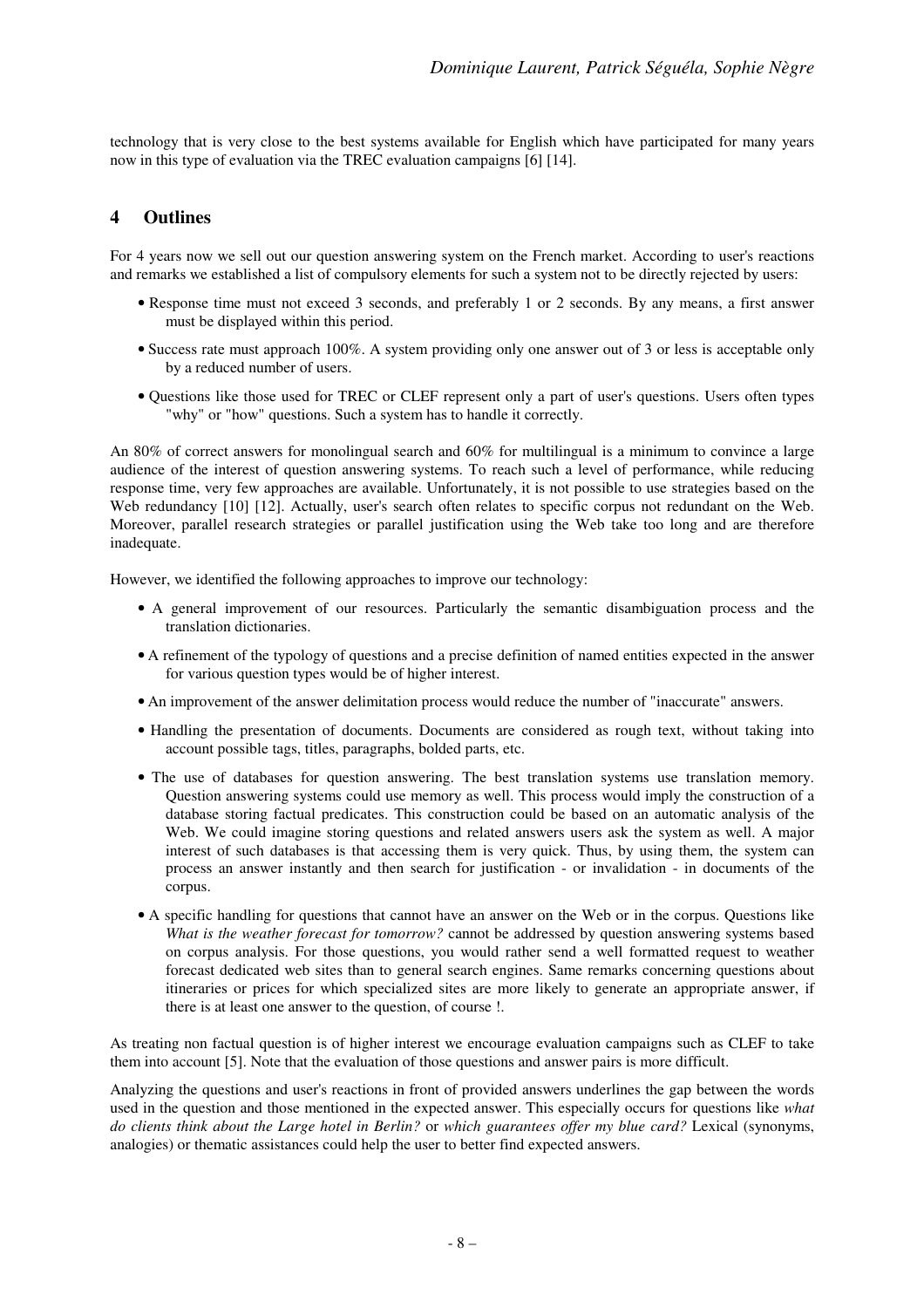More technically, the M-CAST European project (http://www.m-cast.infovide.pl) in which our company as well as our Italian, Portuguese and Polish partners take part will enable us to test our system in a professional environment.

## **5 Conclusion**

QRISTAL is the first question answering system marketed for general public and professionals. Results obtained for the EQUER evaluation, largely confirmed by those we obtained during CLEF evaluation, show that the intensive use of NLP technologies for analyzing the question, indexing texts and extracting answers leads to a good outcome. The fact that Priberam, which uses the same framework, obtained very close results for Portuguese encourages this assertion.

Our results, to be compared to the best international prototypes, can however be regarded as insufficient, particularly when it comes to Web searching. As we use a meta-search engine, that is an engine using the results of other search engines of the Web, we have no control over the indexation process. Moreover, downloading pages provided by Web search engines is time consuming and therefore limited. Thus, Web searching with our present technology is not as accurate as corpus searching.

One can assume that present boolean search engines will be replaced by NLP systems in several years. Nevertheless, demonstrating the advantages of such systems and revealing present weaknesses of boolean search engines will take quite a long time, partly because experts in this domain often are Boolean search experts!

#### **Acknowledgments**

The authors thank Bruno Wieckowski and all engineers and linguists that took part in the development of QRISTAL. They also thank the Italian company Expert System and the Portuguese company Priberam for allowing them to use their modules for question analysis in English, Italian and Portuguese. They finally thank the European Commission which supported and still supports our development efforts through TRUST and M-CAST projects.

Last but not least, authors thank Carol Peters, Alessandro Vallin, Danilo Giampiccolo and Christelle Ayache for the remarkable organization of CLEF.

#### **References**

[1] AMARAL C., LAURENT D., MARTINS A., MENDES A., PINTO C. (2004), Design & Implementation of a Semantic Search Engine for Portuguese, *Proceedings of the Fourth Conference on Language Resources and Evaluation*.

[2] AMARAL C., FIGUEIRA H., MARTINS A., MENDES A., MENDES P., PINTO C. (2005), Priberam's question answering system for Portuguese, *Working Notes for the CLEF 2005 Workshop,* 21-23 September, Wien, Austria.

[3] AYACHE C., GRAU B., VILNAT A. (2005), Campagne d'évaluation EQueR-EVALDA : Évaluation en question-réponse, *TALN 2005*, 6-10 juin 2005, Dourdan, France, tome 2. – Ateliers & Tutoriels, p. 63-72.

[4] CLARKE C. L. A., CORMACK G. V., LYNAM T. R. (2001), Exploiting Redundancy in Question Answering, *Proceedings of 24th Annual International ACM SIGIR Conference (SIGIR 2001)*, p. 358-365.

[5] GRAU B.. (2004), L'évaluation des systèmes de question-réponse, *Évaluation des systèmes de traitement de l'information,* TSTI, p. 77-98, éd. Lavoisier.